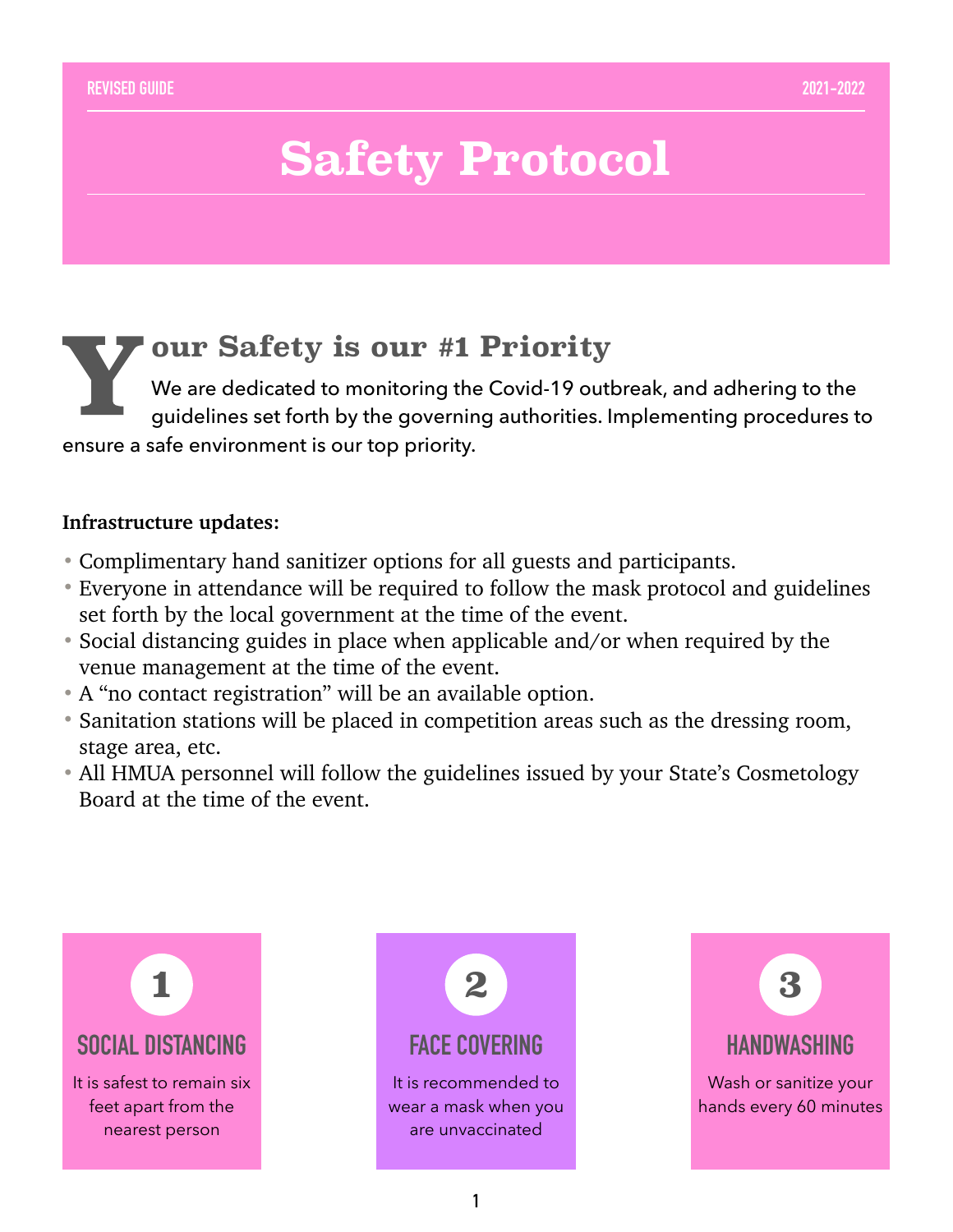**Operational changes to reinforce safety & social distancing:** 

- Microphone Use Delegates will not hold the microphone during introduction or spokesmodel competition. There will be a standing mic center stage. The microphone will be sanitized frequently and/or use disposable microphone covers.
- All On-Stage Events Proper hygiene will always be maintained. Social distancing will be maintained where applicable and possible.
- Audience Seating Proper hygiene will be maintained in the seating areas. Areas for social distancing will be provided. Members of the same family/social group may be seated together.

## **PRACTICES FOR HEALTHY VOLUNTEERS & STAFF**

**Hand Washing.** When a sink is available, everyone should wash their hands for 20 seconds at least every 60 minutes. As a backup, workers may use hand sanitizer when a sink is not available.

**Gloves.** Everyone should wear gloves when handling money, tickets, or any item on which infection can be transmitted.

**Face Coverings.** The CDC recommends that unvaccinated and immune-compromised individuals should still wear a mask unless they are part of the same family/social group.

**No Contact Temperature Screening.** Anyone displaying a temperature over 100.4 will be directed to seek appropriate medical care and will be asked to return home.